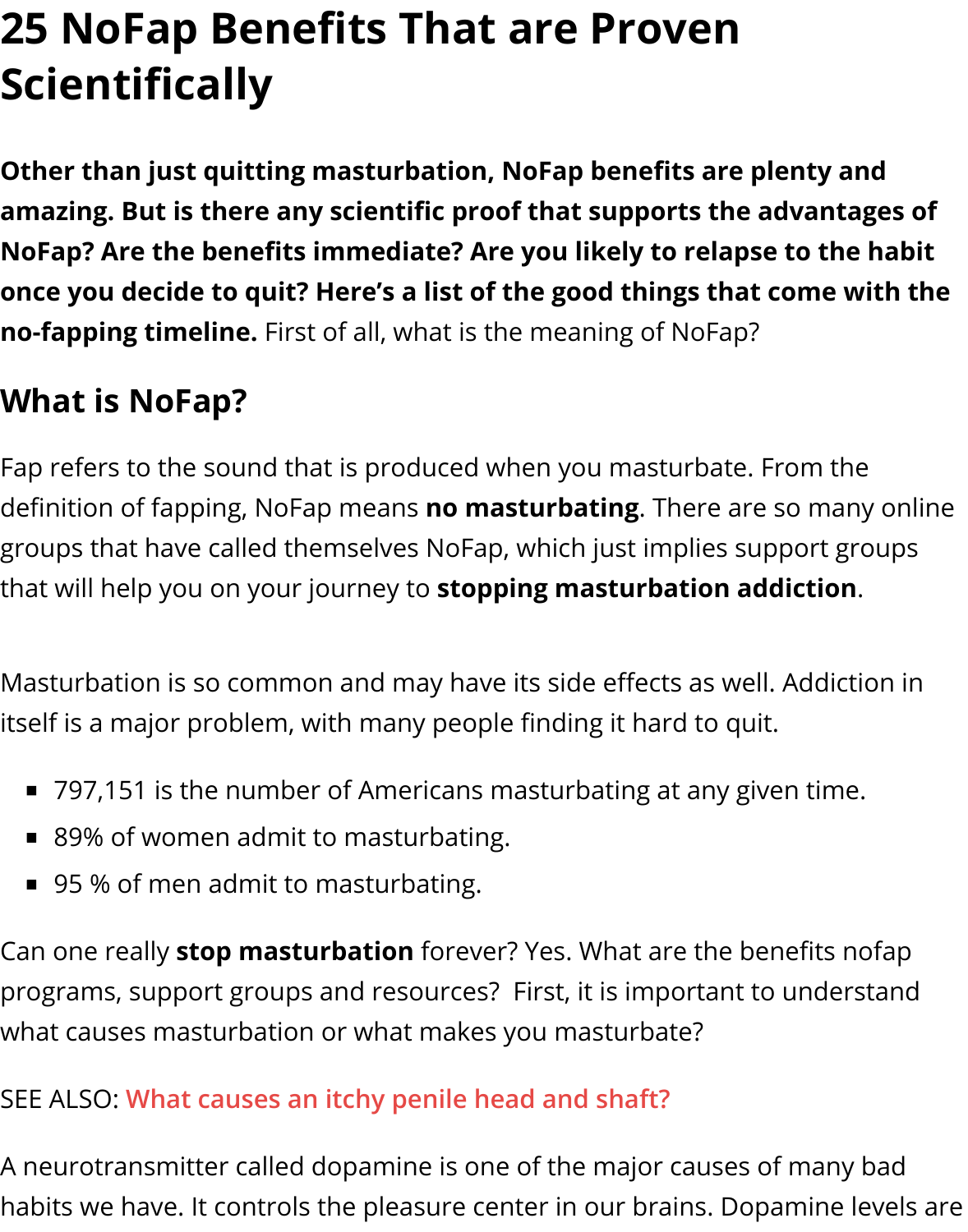at their peak in your teenage years. If you start masturbating at this age, by around 22, you may suffer severe chemical imbalances in your body. The side effects may include:

- Unending need for novelty for arousal. You condition yourself to needing new porn, new women, new scenes etc.
- **Social anxiety**
- **Severe depression**
- **Other dangers of masturbation**

More on the science of masturbation and sex another day. Right now, let's look at how to stop masturbation addiction and discuss nofap benefits.

# **Are there any scientific benefits of NoFap?**

Here are some of the benefits of NoFap that have gained scientific accreditation and support. You can use them as motivation to stop masturbation addiction or habit.

## **1. NoFap cures porn induced erectile dysfunction**

There is a scientific explanation that much dopamine could lead to addiction and when addiction has affected you, you are likely to have porn induced erectile dysfunction.

In other words, the possibility of you enjoying actual sex will be reduced to a great extent. By doing NoFap challenge you will reboot yourself and become the new you.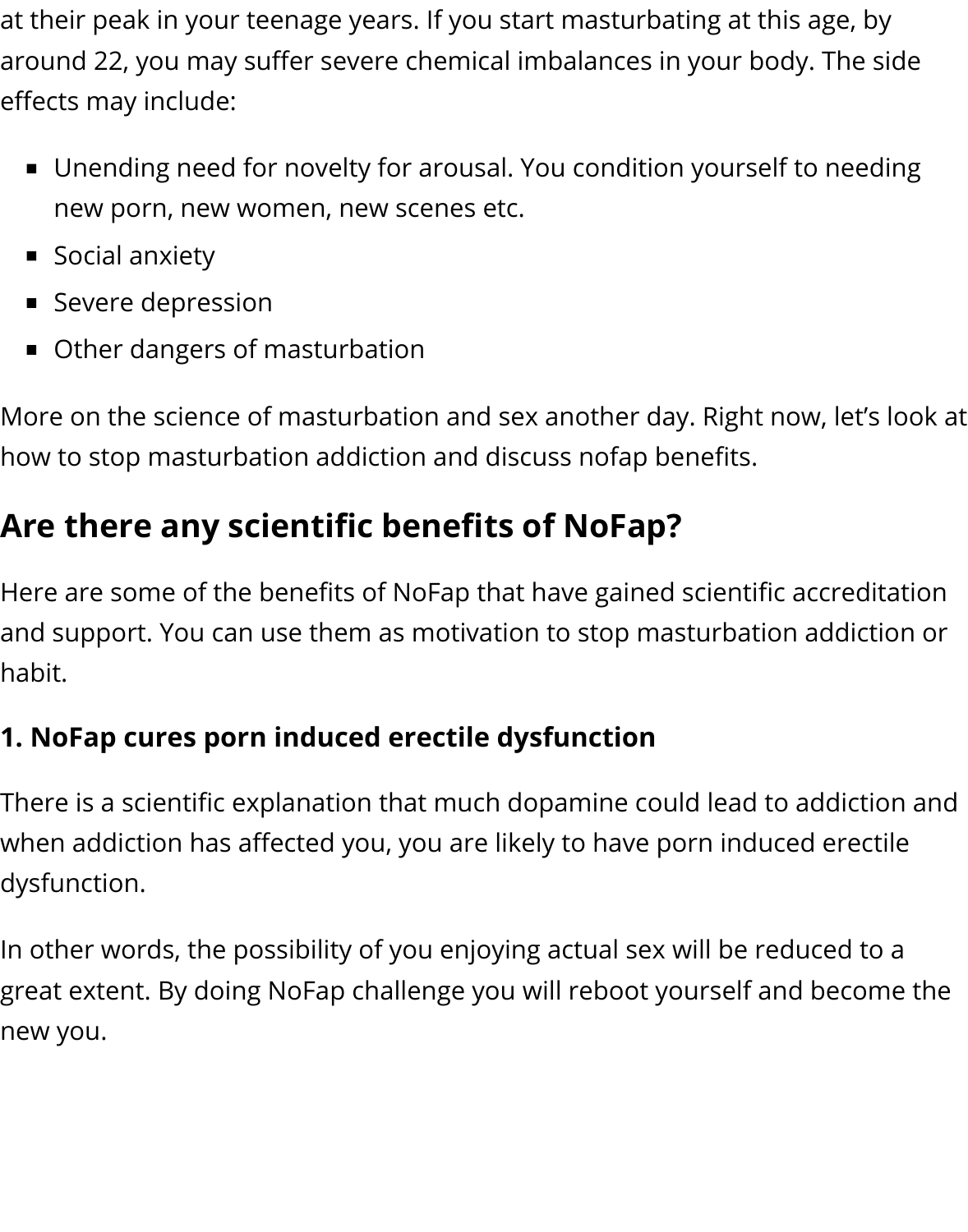### **2. Stop social anxiety**

Studies have shown that people who masturbate a lot tend to suffer from social anxiety. "Social anxiety is the fear of social situations that involve interaction with other people." [SocialPhobia.com].

- Do you fear being judged by other people?
- Do you fear rejection?
- Do you find it hard to compete in social situations?

Too much dopamine in your body could make you to have a lot of **social anxiety**. One of the major benefits of NoFap is helping you **overcome social anxiety**. When you are no longer under its influence, you will feel more comfortable with yourself and the result is you will be more relaxed.

#### **3. NoFap reduces stress**

First of all, does addiction to porn and masturbation cause stress? How? Everyday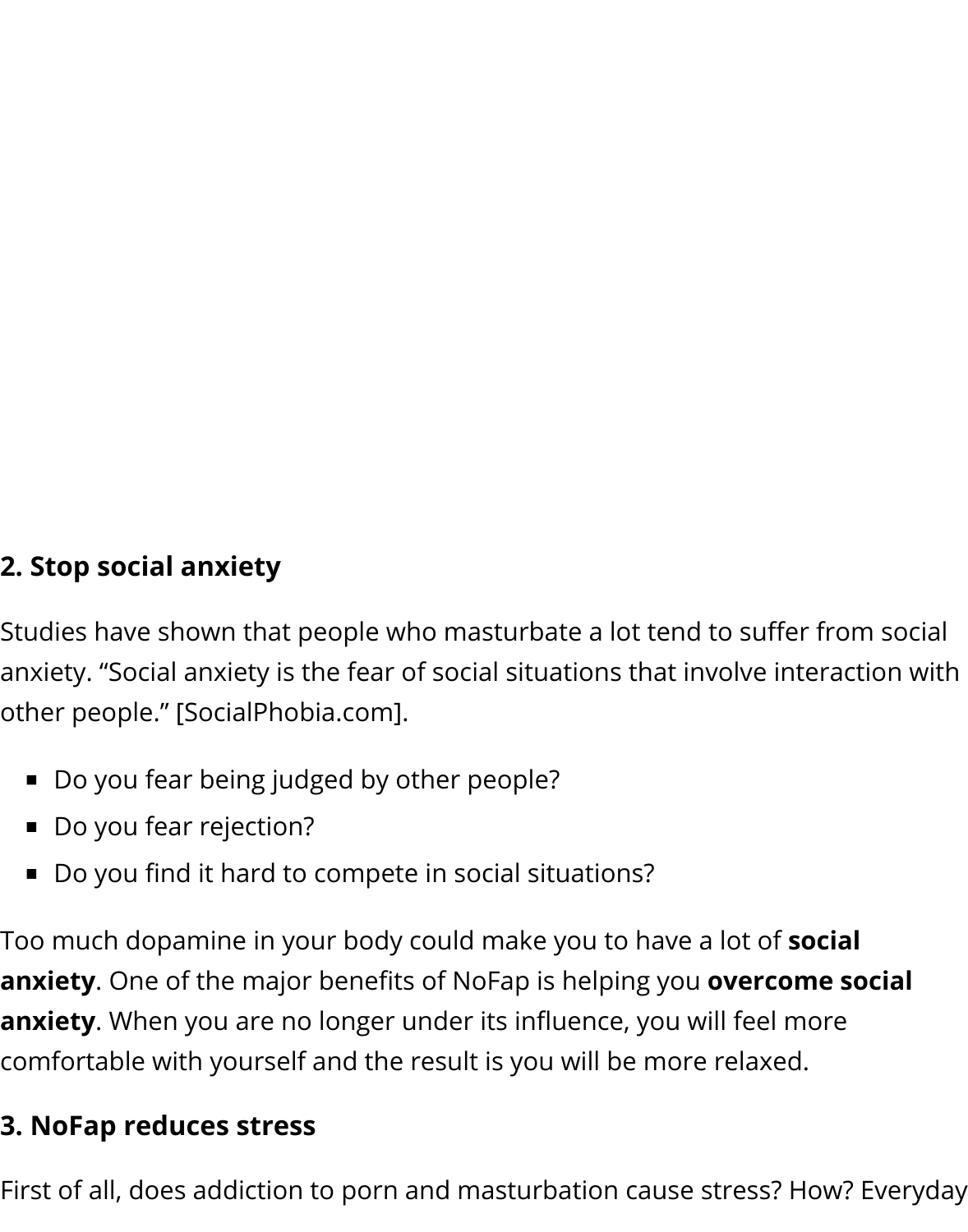- stress sex creates." [HerbalLove]
- Addiction to porn and masturbation can cause really high levels of the body.
- As a result, you become overstressed.

Just like anger or rage, stress and pressure is also one of the effect ca mental instability caused by too much unrealistic pleasures produced by dopamine. This condition will lead to social anxiety that will cause neg to your life. By quitting porn masturbation orgasm (PMO) you will hav to refresh your mind as well as reduce the stress that usually comes **w** 

### **4. It increases your motivation**

**Improve your energy and motivation with NoFap.** Sex is actually closely related to e In pornography, you are made to things are very easy when it come The reality of life is somehow different. Getting the courage to approa [someone and ask for sex is not tha](https://www.treatcurefast.com/wp-content/uploads/2017/06/Nofap-benefits-feel-motivated-and-energetic.jpg)t easy.

On the other hand, if you learn to approach from time to time, you wi about what motivation is and make the activity as simple as carrying o conversation with a beautiful girl, a challenge that you should accomp

It will be so much fun to do especially when you are actually making it because there is the production of a hormone that enhances motivat dopamine in your head is stimulated by something real.

## SEE ALSO: **Can you get a rash on the penis?**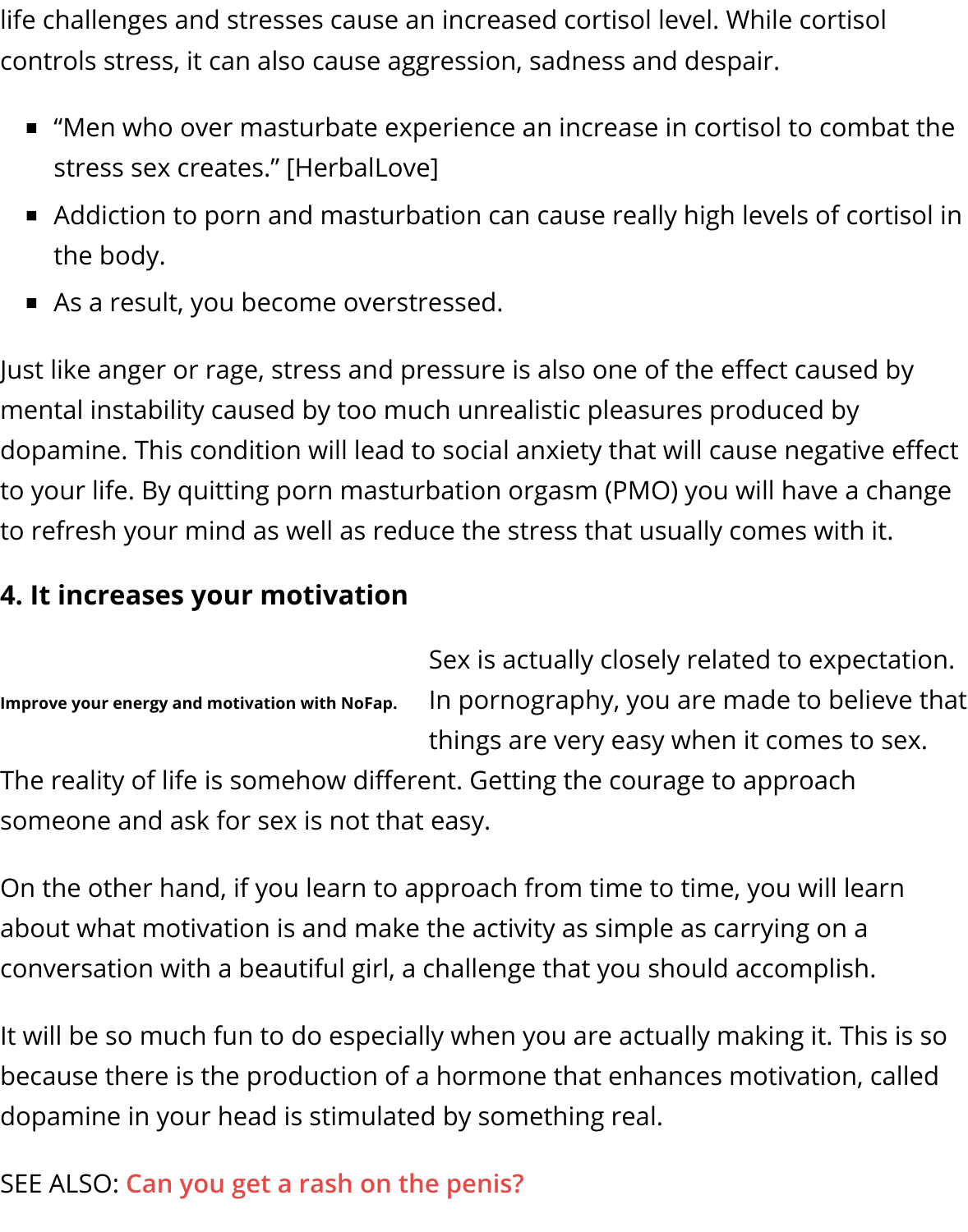situation. If you are free of fapping, you will have the courage to approach the opposite sex comfortably because you know that you don't have anyt are hiding that you never wish it realized.

Just being realistic in this matter, if you are not comfortable with your cannot expect the same thing from other people.

### **6. NoFap helps increase your focus and concentration**

Quitting this habit is just similar to rebooting your computer. During t period your brain will be covered by too much dopamine.

On the other hand when the effect is gone you will feel **clearer mind**. mind means increased in focus and concentration. It is quite surprisir much focus and concentration you will gain when quit masturbation.

#### **8. A clear mind and better thinking**

A clear mind and straight thinking process is also a benefit that you go doing the NoFap challenge. It is because your mind will be cleared fro influence of dopamine.

Though dopamine is actually a good hormone but too much of it will  $\beta$ mind covered by fake fog created by fake pleasure. Once you get rid o your mind will be back to normal.

#### **9. Better stamina**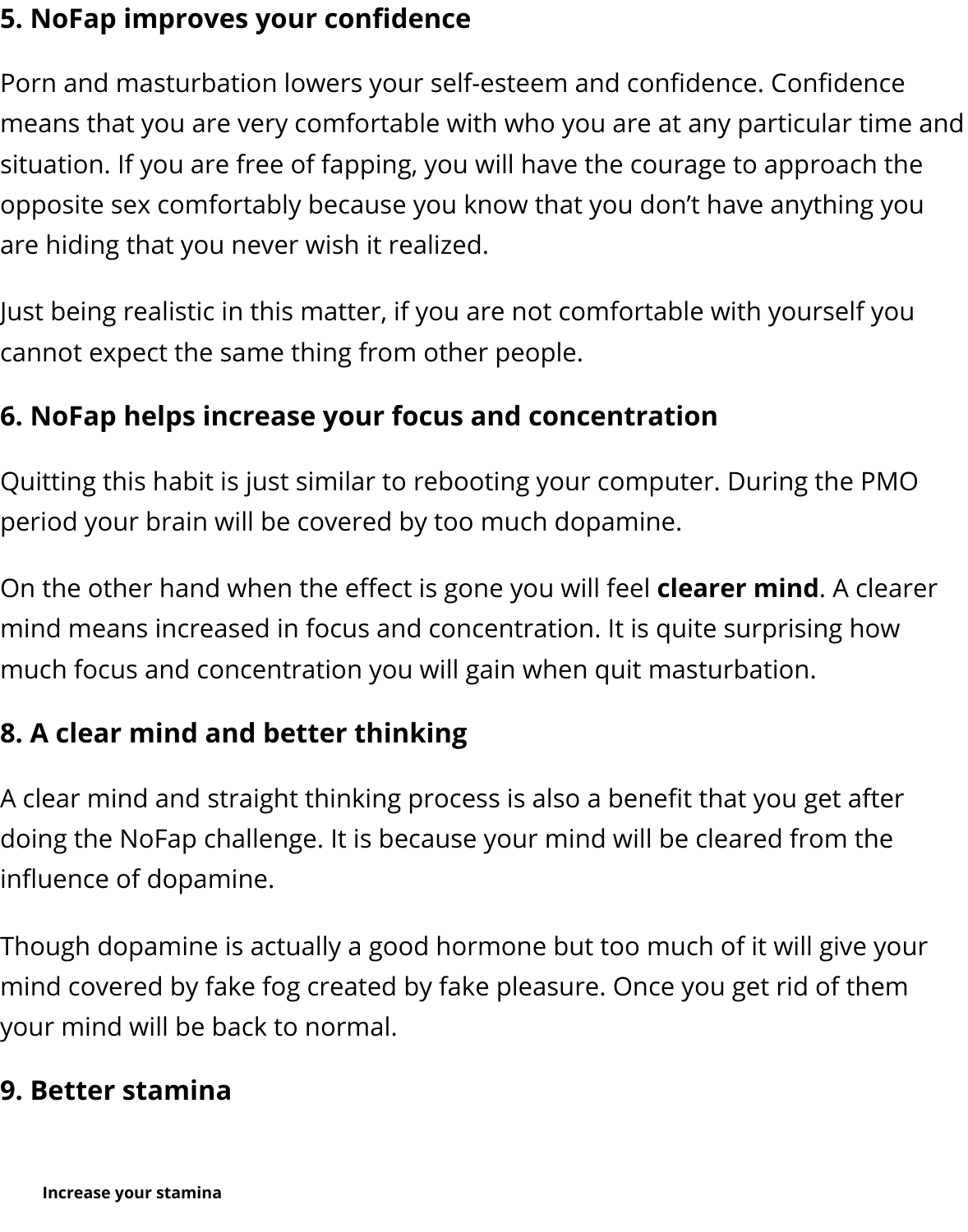Similarly, there is increase in secretion of the hormone testosterone a **NoFap challenge**. This hormone makes you more masculine.

**SEE ALSO: 4 Ways To Love Your Job (and Your Girlfriend) Again**

#### **10. Nofap helps you become more respectable**

Believe it or not, if you resist the urge to masturbate, a practice that is condemned widely, you are likely to feel some respect for yourself. Th justification is closely related to your improved confidence.

Besides that the increased level of testosterone hormone in your bod contributes in making you feel much better about yourself.

#### **11. Increased testosterone**

Another important benefit of nofap for men is increased testosterone Testosterone is important hormone for men. It is the hormone that is responsible for masculinity.

Studies have found that some men who are taking the NoFap challen higher level of testosterone hormone in their body after the NoFap ch compared to when they were still in PMO period. The raised level of  $t_0$ means healthier and better lifestyle.

### **12. It makes you have better dreams**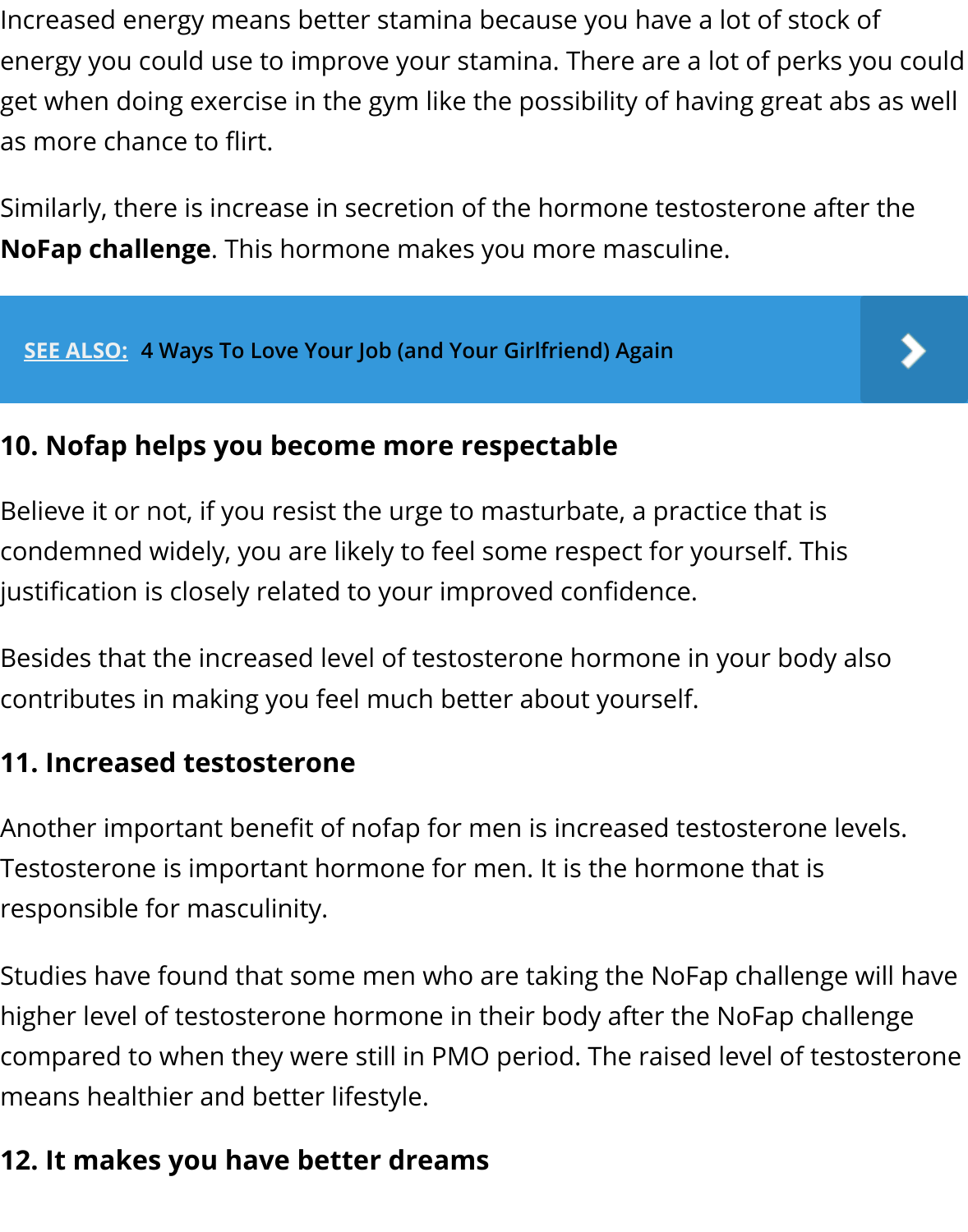If you have a healthy sexual life, you are likely to experience real pleasure. Real pleasure will increase a certain hormone that will make you enjoy your sleeping time much better. Better sleep means better and happier dream.

This is because there is secretion of the hormone serotonin that gives you quality sleep. Even when you wake up in the morning, the happy feeling stays and this will make your life a lot better.

## **13. NoFap improves your sexual taste**

Movies make sex look like something that is very easy to obtain and do. The truth of the matter is however different. During the times of masturbation, you always think and feel that you don't deserve and need someone else.

On the other hand, after NoFap period you will find out that you need someone else. Further to that, you will obtain a better taste in sex.

## **14. You will start quitting bad habits**

There are higher chances that people struggling with masturbation are also struggling to quit other bad habits. In as much as not all bad habits are related to PMO, there are some bad habits like smoking or being lazy all the time that could be dealt with because you have so much energy during or after the NoFap challenge.

As soon as you complete the NoFap challenge and enjoy the benefits, you will realize that *you CAN ACTUALLY quit other bad habits that seemed impossible to quit. you CAN ACTUALLY quit other bad habits that seemed impossible to quit.*

You will be more energetic and you will find out that some old habits are just not for you because you want to be someone better. That kind of motivation will automatically remove some old bad habits that don't fit the new you.

## **15. Improve your relationships or marriage**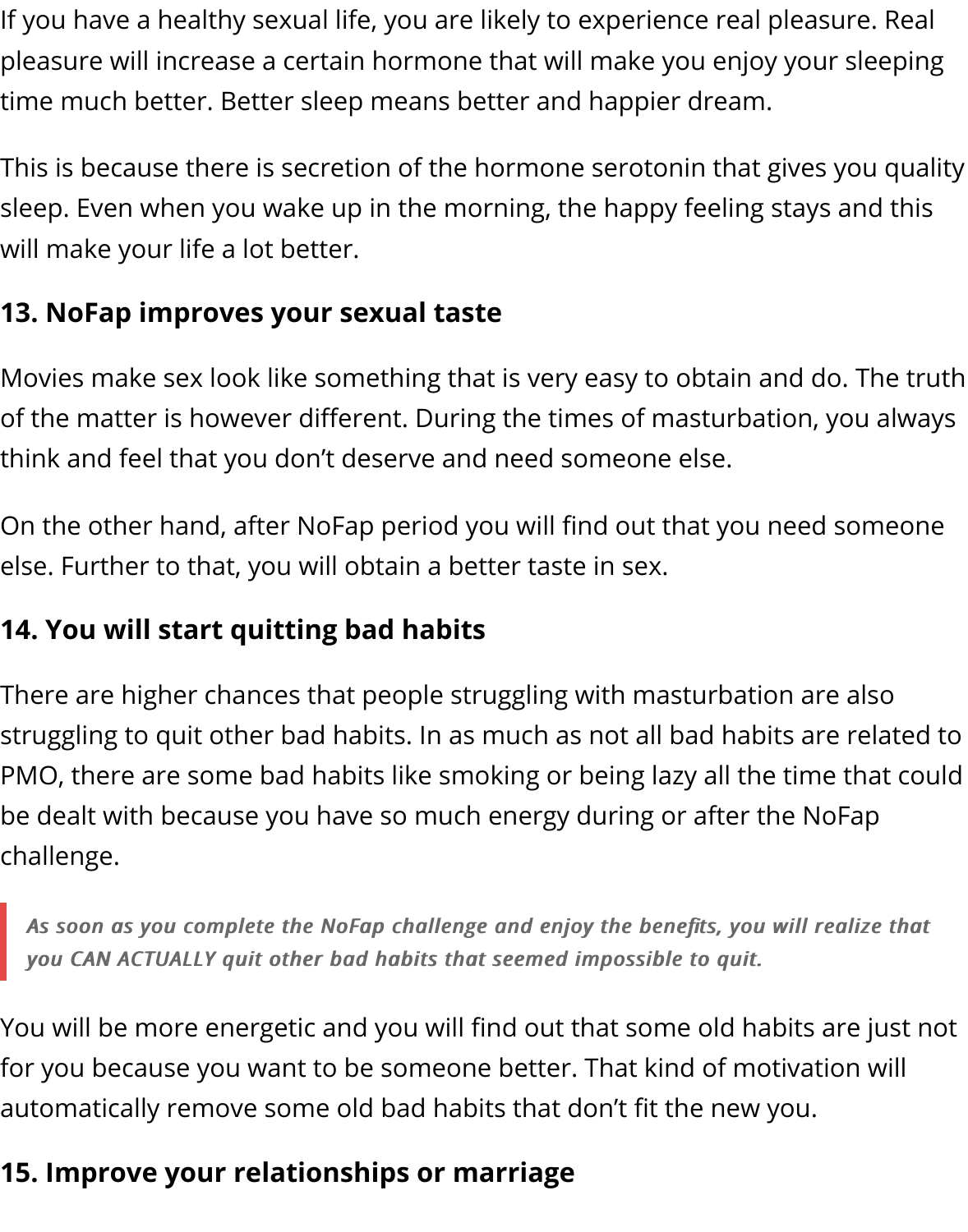have deeper emotion.

You will also start learning of how to care and how to be in a real relations.

### **16. Healthier and cleaner skin**

Looking healthy is one of the things that you benefit as a result of lead life. Proper sexual practices mean you have enough sleep and then yo early in the morning so you have time to do exercise. In the long run, things will affect how you look. Your skin will be more radiant and cle $\epsilon$ 

### **17. The Nofap challenge improves your social life**

Stopping masturbation can prove

**Improve your social skills** to be impossible. In real sense, it is

not. When you stop it eventually,

you will notice that there is a lot of misery in locking yourself up and f compared to getting out and hanging out with friends and sharing a let Slowly with time, you will be freer with people and before you know it skills will be better.

### **18. Helps to reduce sexual anxiety**

One of the reasons why people prefer virtual sex instead of the actua because they are not comfortable enough with themselves. They thin don't deserve a hot girl because there is 'something wrong' with them quitting fapping will give you some new perspectives about yourself t always more than what you think.

### **19. Grow emotionally**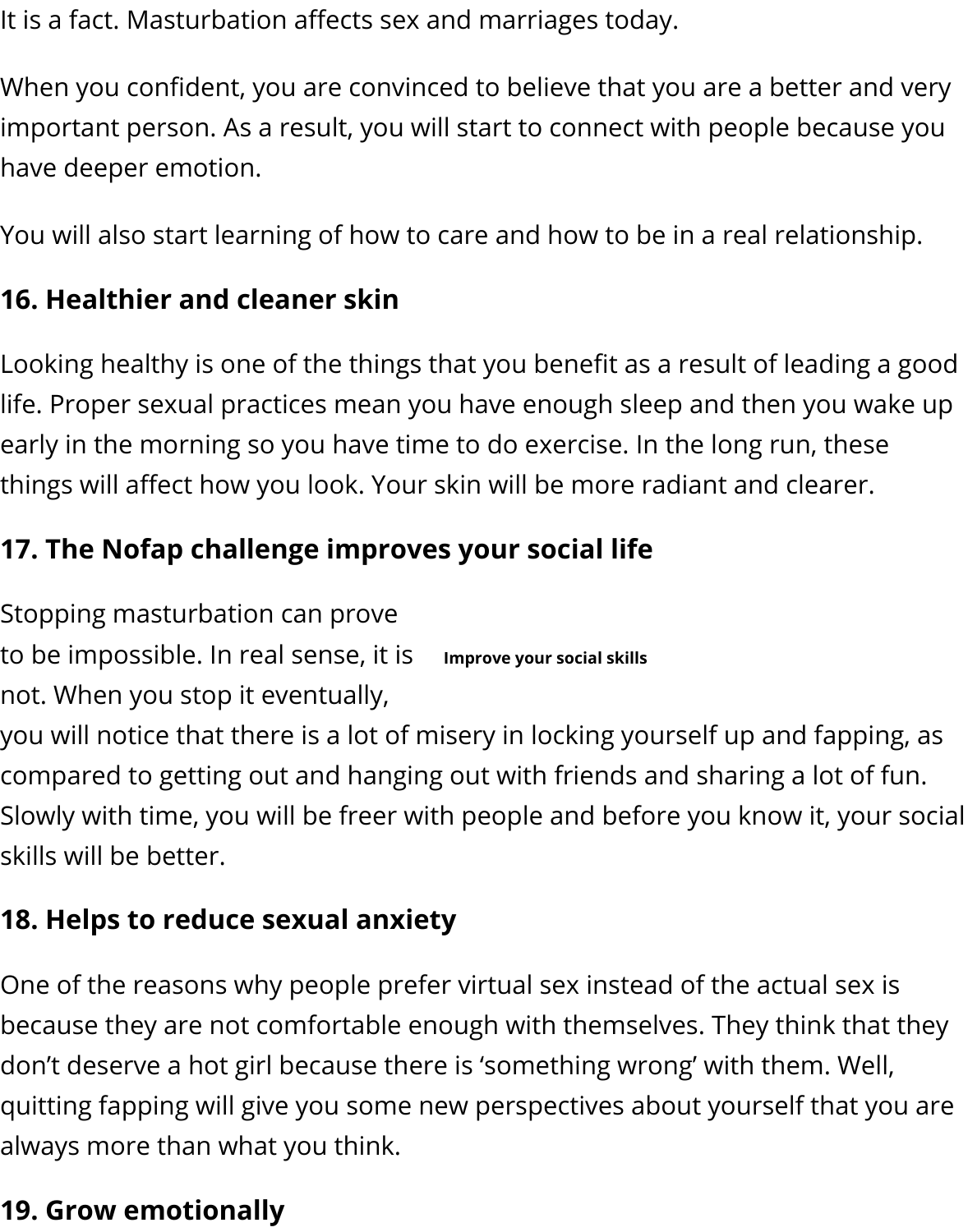It is a scientific fact that if you eliminate negative perceptions from your brain, then you are likely to gain emotionally and grow deeper in emotions.

You will learn about real feeling and real sympathy to someone else. Instead of being an uncaring individual you will learn about what actual caring really means.

## **20. Helps improve your sex life**

A very important benefit of Nofap is its impact on your sex life. It is good to note that NoFap is not the same as abstinence from sex. In fact, they are quite the opposite of each other

If before you enjoyed sexual pleasure through adult movies which is unrealistic sometimes, during sex you will learn that the actual one is always the better one. As time goes on, you will be more passionate and have great sex again because you don't need unrealistic stimulators for it.

## **21. It boosts your energy**

There are times when you suffer frustrations and stress from various causes in life. These events can at times lead you to considering porn masturbation orgasm (PMO) as an immediate source of relief from all of them.

However, have you ever considered using that kind of frustration to do something else? You will be surprised that quitting PMO will leave you a lot of energy you could use to do something awesome.

## **22. Enrich your life**

- Do you always run to masturbation when faced with a new challenge?
- Does masturbation leave you tired with lower back pain?

One of the benefits of NoFap is rejuvenating your life once again. You will have more energy, feel fresh and motivated .More energy means you will always be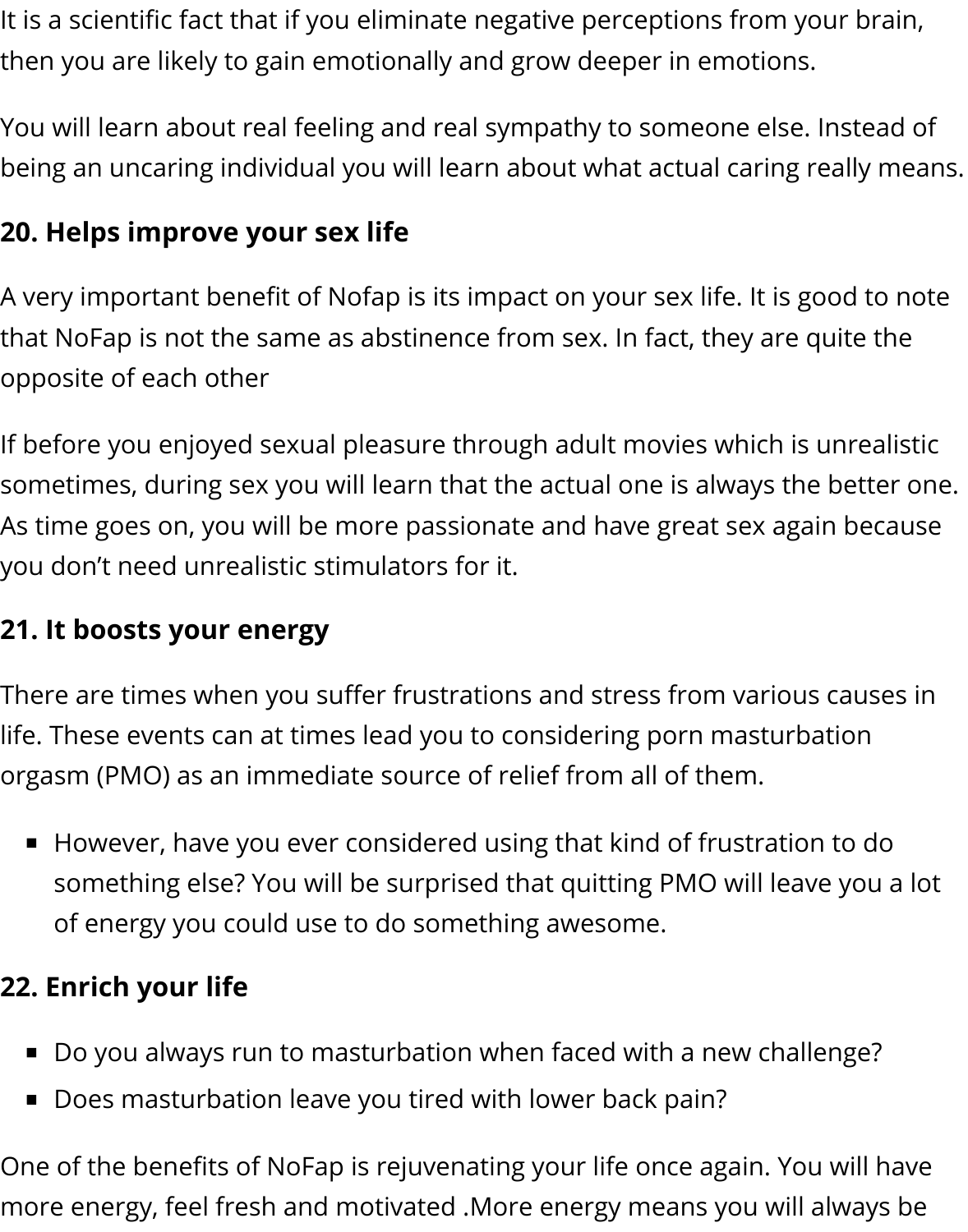depression. Boosted mood and liveliness is an indicator of **NoFap su** 

#### **23. You will grow natural attraction to sex**

The practice of masturbation for sexual pleasure takes away so much pleasure in the long run.

When you quitting PMO you will find that your sex interest will come l normal and you don't even need pills or porn to trigger your interest and result, you will be naturally attracted to sex. The meaning is you will b much better because first you have motivation and second you have energy in you.

**SEE ALSO: 4 Ways To Love Your Job (and Your Girlfriend) Again**

#### **24. Improve your self-control**

The path to a successful NoFap is not easy. It is faced with a lot of cha relapse is one of them. However, when you are able to overcome this have built some discipline and actually strengthened some part of you called the prefrontal cortex. This part of our brain is responsible for say when a huge urge hits, or reminding you of the consequences of cert

#### **25. Establish connections real people**

The impressions created in a movie and the stimulators are fake and with what happens in real life.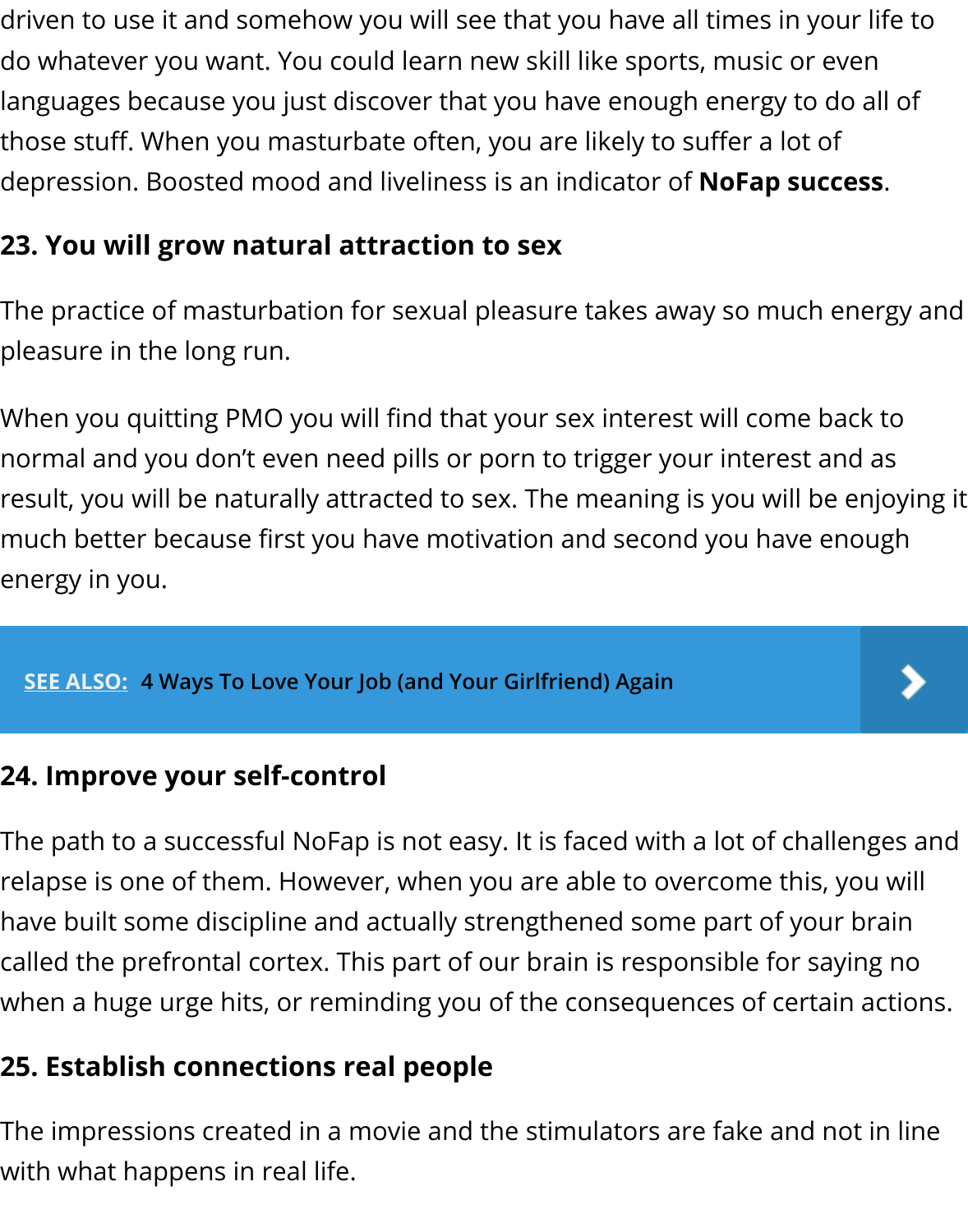**There is increased mental clarity and boosted cognitive function.** 

Most people report a **massive increase in memory and cognitive function asset a benefit of Nofap.** For example, being able to make a story flow, the stay focused during a conversation or when you are working at your j and making better choices based on consequences.

SEE ALSO: **Why do I have black spots on my penis?**

## **Other benefits of NoFap**

There are some benefits that could indicate NoFap success, which are necessarily scientifi[c but have been reported among](https://www.treatcurefast.com/men/penile-spots/black-spots-on-penis/) some people wh it out. Reddit threads as well as social media discussions have indicat the following gains and advantages of nofap 90 day challenge.

#### **26. It helps to increase your willpower**

**Improve skin health and get a clear skin.**

Having better self-control

means increased willpower. When you have a clearer mind and then y have a better perspective in seeing life including yourself. When you a see the better you, controlling yourself will be like a piece of cake and willpower will follow suit.

#### **27. Achieve more in life**

This is one of the most significant achievements that you get when yo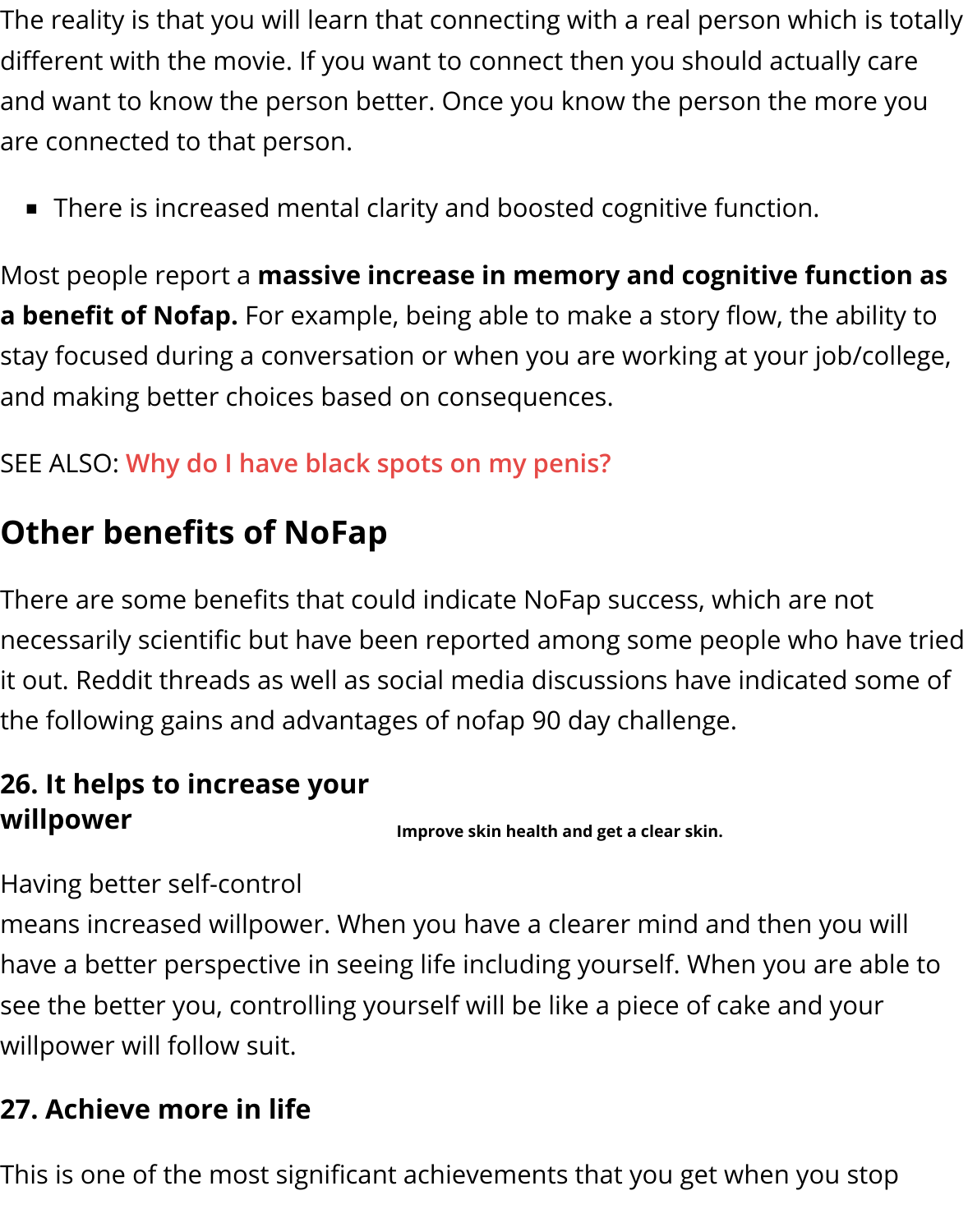masturbation. You will see life in a bigger picture not just some fake movies you always watch. Once you have realized that this life is bigger than your apartment or room you will have a sense of achievement that will lead you to the bigger and better life achievement.

## **28. Helps you to develop the good habit of waking up early**

It is one of the good habits you may discover after quitting PMO because you just have so much energy to do awesome and positive thing. You will eager to do whatever you want to do and waking up early is just one way to achieve that goal.

### **29. No-fap saves time**

You are likely to cut down on your expenses on internet. This is because the time you use to download and watch adult movies online will be reduced significantly. Besides that, with better and improved social life you will spend more and more time with the real people instead of locking yourself in your room.

## **30. It reduces rage or anger threshold**

A mind that is congested with ill thoughts could lead to instability of mental health. The reason as to why you get angry is because you always have bad thought about yourself. As mentioned earlier, when you have clearer mind you will see everything from different perspective like something that used to make you angry probably just usual thing that is actually harmful.

# **NoFap benefits timeline**

**When do NoFap benefits come?** To realize NoFap success, it takes a lot of effort and some time. The process varies from one person to the other in terms of the time it takes. Some people would need a month while others would need even more than that. The following stages indicate what it takes for you to completely overcome the habit. Here's the Nofap timeline to help you understand your stage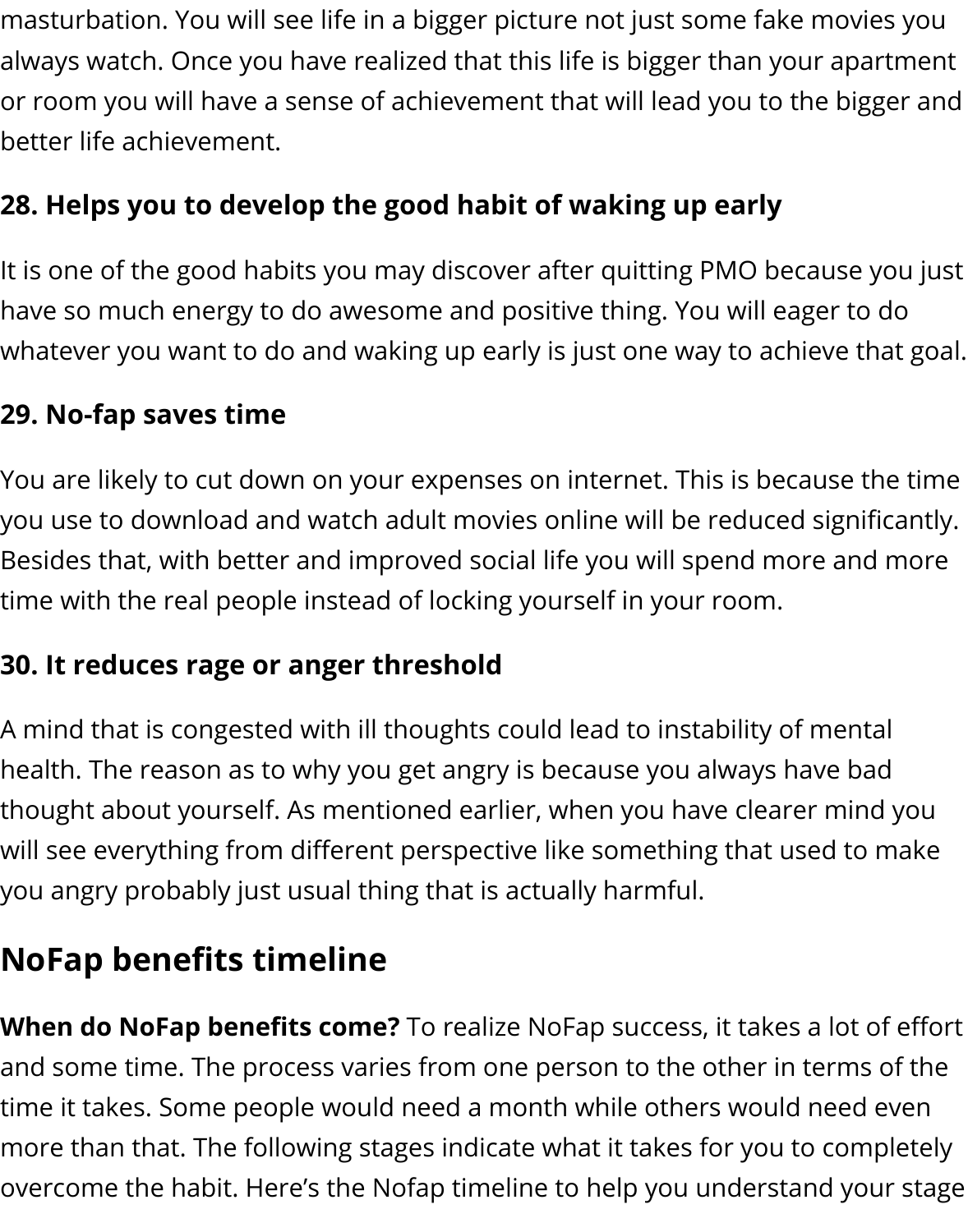and how to overcome its challenges.

- **Stage one:** this is the stage you start realizing that what you are doing is not your norm. You start gaining some enthusiasm that you did not have some time before. At this point, the energy is temporary though.
- **Stage two:** at this, you notice the effects that were used to get on masturbation are wearing off. The temptation to Fap gets stronger each time. This is the hardest phase and you are likely to feel a bit stressed. The sexual urge needs a sexual outlet, and your body does not know how to cope without one. You may start seeing women and getting interested slowly.
- **Stage three:** this is a stage where you find no benefit of NoFap at all. Everything is back to normal. Nobody seems to be seeing you, you are attracted to women but have no interest in a particular one. More to that, you are likely to oversleep for a couple of times. You might relapse to Fapping so as to get some boost. People will start noticing your superconfidence and perhaps criticize you.
- **Stage four:** this the point where you confidence rises even higher. You will start having some live and celebrating things once in a while and especially when you achieve, people will just be amazed at how you celebrate them.
- **Stage five:** this is where you hit your goals. You will have a lot of energy that needs to be burned. You will lose more fat as compared to the other stages. People around you will be proud by the change of your life and how different you look.
- **Stage six:** at this point, you are a completely changed person. You are also likely to assume that porn is an outdated concept. When you come across a clip that displays erotic content, you are likely to respond with laughter or disgust.

## **References and Sources**